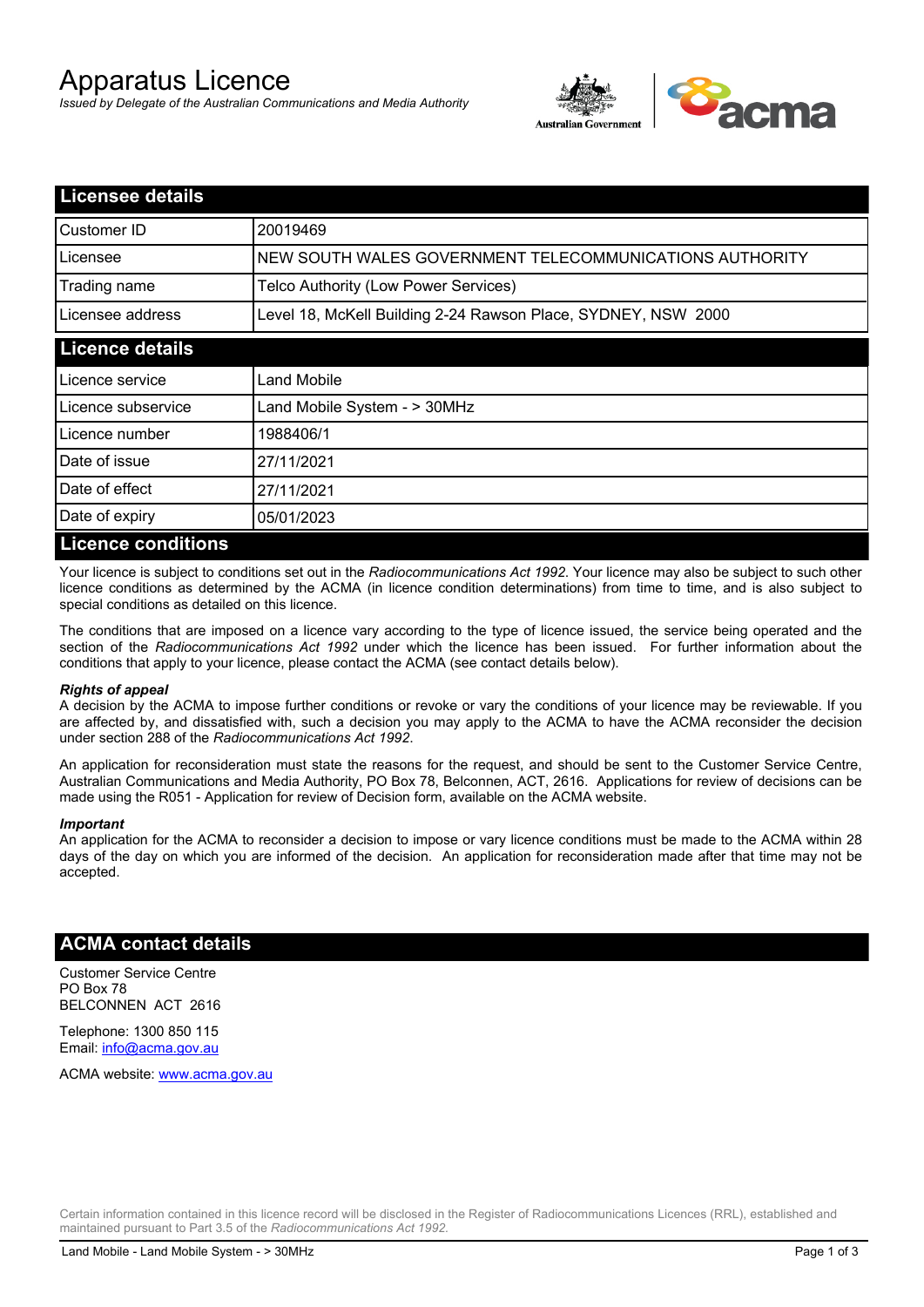# **Advisory Notes applying to licence no.: 1988406/1**

Conditions applicable to the operation of Land Mobile System station(s) authorised under this licence can be found in the Radiocommunications Licence Conditions (Apparatus Licence) Determination and the Radiocommunications Licence Conditions (Land Mobile Licence) Determination. Copies of these determinations are available from the ACMA and from the ACMA home page (www.acma.gov.au).